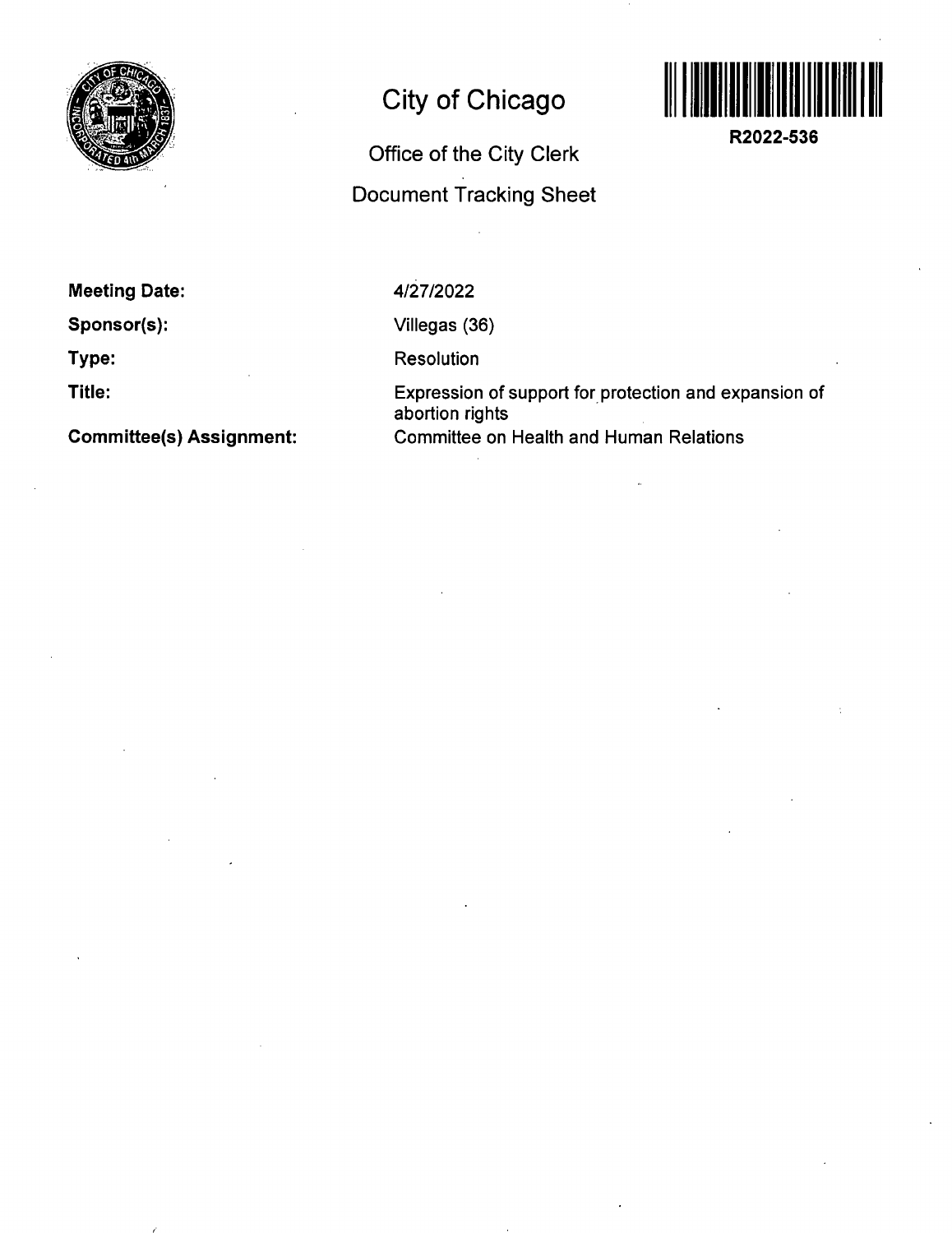## **RESOLUTION IN SUPPORT OF THE CITY'S COMMITTMENT TO THE PROTECTION AND EXPANSION OF ABORTION RIGHTS FOR ALL CHICAGOANS AND OUT OF STATE VISITORS SEEKING SAFE AND EQUITABLE ACCESS TO LOST ABORTION SERVICES**

WHEREAS, In 1973, the historical ruling in Roe v. Wade established the nation's right to abortion when the U.S. Supreme Court held the fundamental value of reproductive autonomy and health care access was constitutionally protected as a matter of privacy guaranteed by the Due Process clause of the 14th Amendment; and

WHEREAS, Nearly five decades following Roe, opponents continue to increasingly challenge the legality of abortion rights, and as of 2021, in an alarming manner; and

WHEREAS, However, until recently, no opponent has threatened to entirely dismantle the nation's reproductive protections by calling for states to exclusively hold abortion power; and

WHEREAS, A majority of the U.S. Supreme Court Justices have declined to interfere with the Texas law banning abortions after six weeks, the Justices have signaled readiness to revisit the legality of abortion by agreeing to rule on the 15-week abortion ban in Mississippi that explicitly calls for Roe to be overturned; and

WHEREAS, If overturned, abortion will be-illegal or extremely limited-in more than 20 states; and particularly harmful within marginalized communities already vulnerable to discrimination due to poverty, race, gender identity, disability and/or intersections thereof; and

WHEREAS, Furthermore, individuals especially facing poverty and/or limited logistical opportunities will also endure the burden related to traveling out of state for an abortion, thus, likely find themselves targeted for further suffering, instead of protected; and

WHEREAS, States across the nation are currently preparing to provide abortion access to out of state visitors who have lost such protections; specifically. Planned Parenthood of Illinois is preparing for a 30% jump in new patients at their 17 health centers; and

WHEREAS, According to the Center for Reproductive Rights, even if the U.S. Supreme Court overules Roe, abortion will remain legal in Illinois because in 2019, the Illinois Supreme Court affirmed the right to abortion within their state constitution-thus, separate and apart from the existence of any federal constitutional right; and

WHEREAS, Notably, individuals within Illinois have a fundamental right to make decisions about their reproductive health care regardless of gender identity, gender expression, sexual orientation, sexual behavior, class, immigration status, race, ethnicity, language ability, disability status, or age (with some restrictions for persons under 18), and even if they are in State custody, control or supervision including in jail, prison or under DCFS custody; and

WHEREAS, the City must protect the fundamental values of reproductive autonomy and health care access by combating the attack to such constitutionally protected rights; and

BE IT RESOLVED, That we, the Mayor and Members of the City Council of the City of Chicago, assembled on this 27th day of April 2022, do hereby call on the City to continue to support its commitment to the protection and expansion of abortion rights in effort to ensure that

 $\mathbf 1$